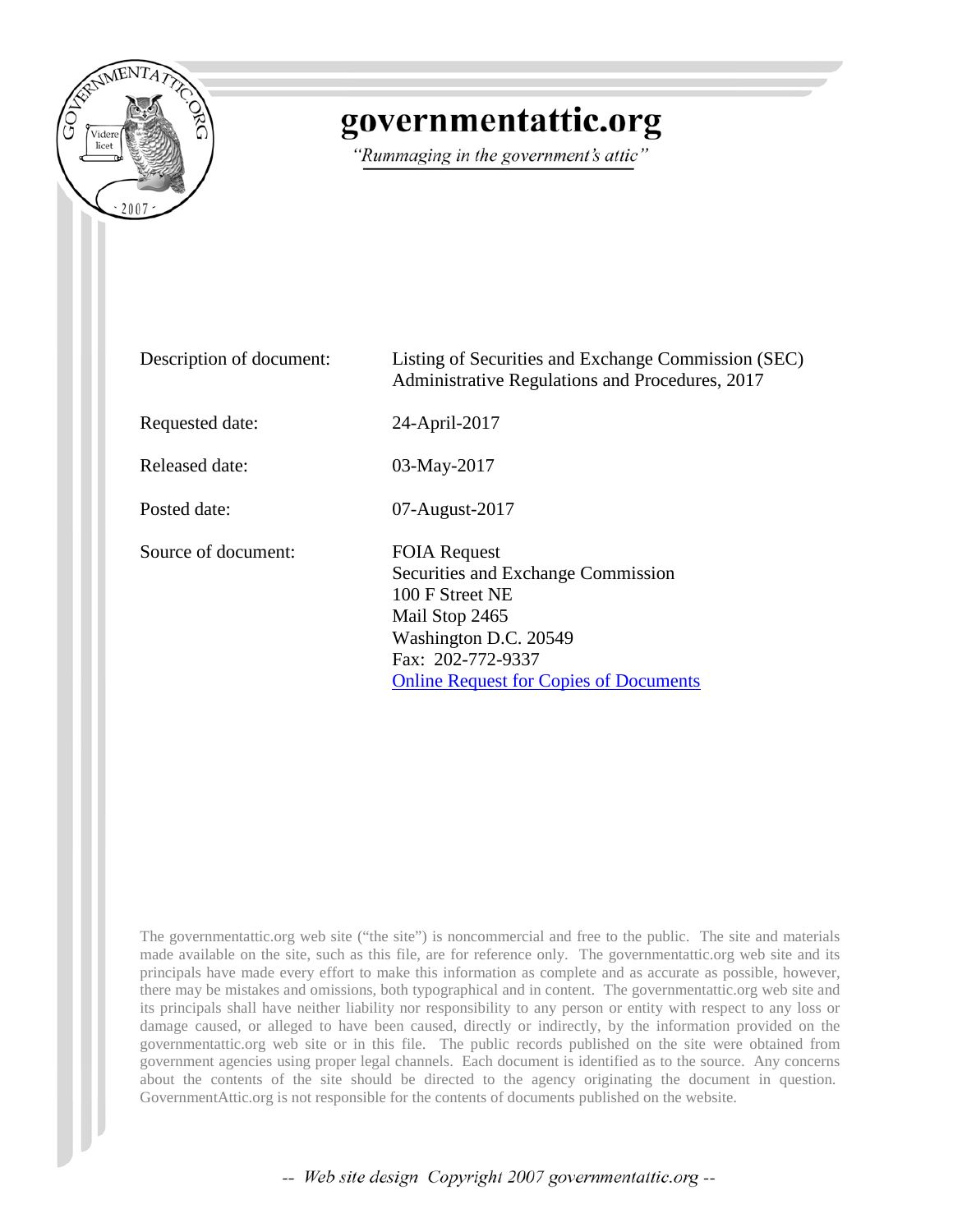

**Office of FOIA Services** 

May 3, 2017

RE: Freedom of Information Act (FOIA), 5 U.S.C. § 552 Request No. 17-02479-FOIA

This letter is in response to your request, dated and received in this office on April 24, 2017, for "a copy of the listing of SEC OP (Operating Procedures)."

The search for responsive records has resulted in the retrieval of the enclosed ten pages which are released in full.

If you have any questions, please contact me at hallr@sec.gov or (202) 551-8353. You may also contact me at foi apa@sec.gov or (202) 551-7900. You also have the right to seek assistance from a FOIA Public Liaison, Jeffery Ovall at (202) 551-7900.

Sincerely, Konnye L. Hall

Ronnye L. Hall FOIA Research Specialist

Enclosure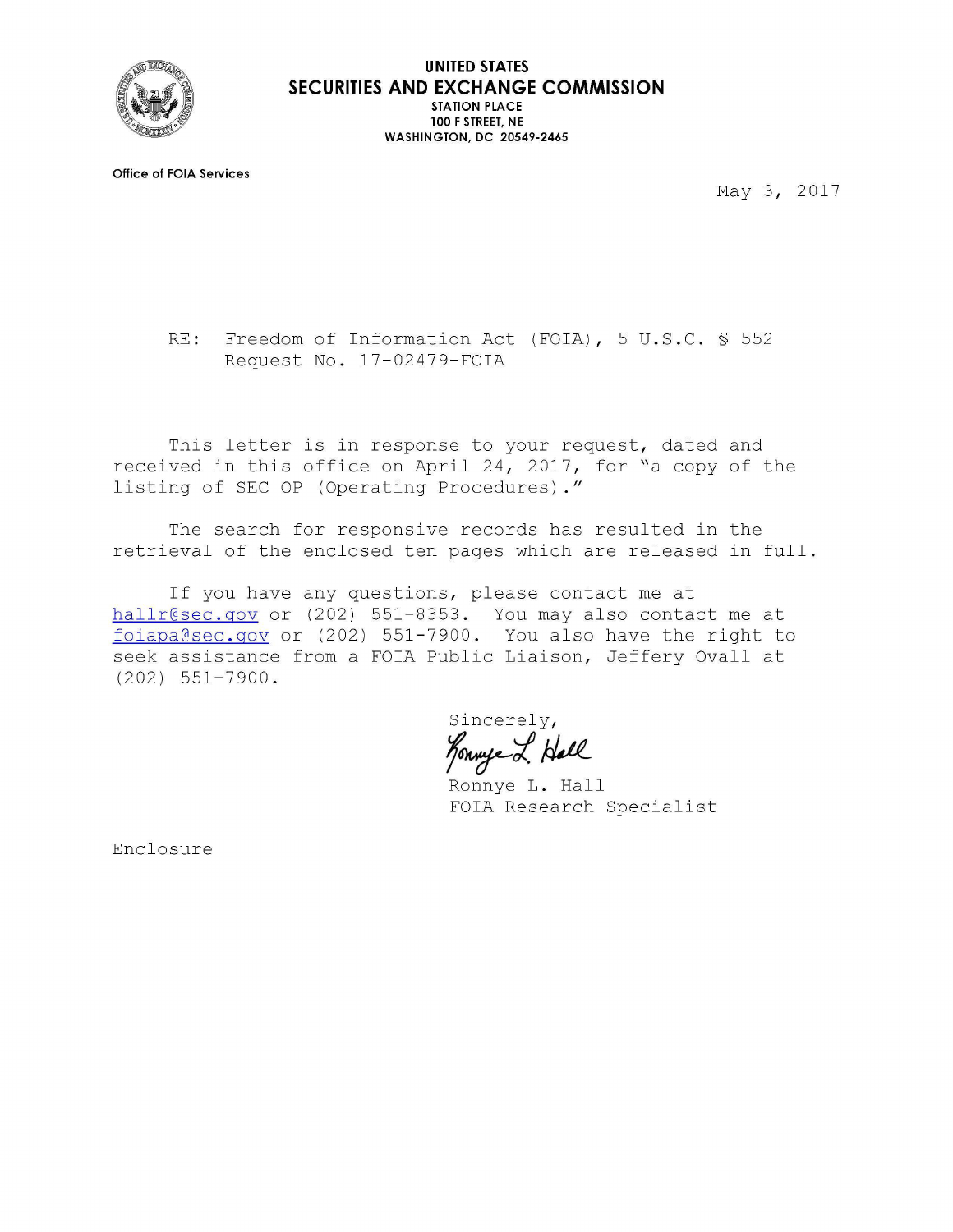### **Admin Regulations**

# **Administrative Regulations**

Welcome to the SEC's Intranet site for Administrative Regulations. Please note that not all the SECRs are currently accessible on this site. If you do not know the publication number or the title of the document you wish to view, the full text of the available SEC Regulations can be **searched** by subject matter (with the exception of the Human Resources material, which can be searched on the **HR Portal**).

#### **Directives Management**

- **R1-2** Administrative Regulations Management Program
- **R1-3** Administrative Regulations Compliance Process

#### **Organization and Mission**

- **R3-1** Delegation of Authority Internal Procedures
- **R3-2** Tips, Complaints and Referrals (TCR) Intake Policy

#### **Administrative Services**

- **R5-1** Motor Vehicle Operator's Program
- **R5-2** Transportation and Use of Motor Vehicles
- **R5-3** Prohibition on Text Messaging While Driving
- **R5-4** SEC-Sponsored Event Authorization
- **R5-5** Exit Clearance
- **R5-8** SEC Space Management Program
- **R5-11** Participation in Outside Meetings or Similar Functions
- **R5-12** Process for Obtaining Approval for Outside Speakers, Trainers, or Presenters
- **R5-13** Electronic Entry and Exit Security Systems
- **R5-21** SEC Construction Management Program

#### **Human Resources Management**

- **R6-2** SEC Time and Attendance Processing
- **R6-4** Administrative Leave and Official Time
- **R6-5** Schedule A Hiring for People with Disabilities
- **R6-6** Delegated Examining
- **R6-7** Transit Benefit Program
- **R6-8** Intergovernmental Personnel Act
- **R6-9** Employee Assistance Program
- **R6-10** Retention Incentives
- **R6-11** Professional Liability Insurance Reimbursement Program
- **R6-12** Recruitment Incentives
- **R6-13** Relocation Incentives
- **R6-14** Employee Recognition Program for SK Employees
- **R6-15** Work Schedule Program
- **R6-16** Telework Program
- **R6-17** Employment of Non-Citizens
- **R6-19** Voluntary Leave Transfer Program
- **R6-20** Disciplinary and Adverse Actions
- **R6-21** Performance Management Program (for Bargaining Unit Employees)
- **R6-22** Overtime, Compensatory Time, Religious Compensatory Time, Travel Compensatory Time, and Pay Limitations (for Bargaining Unit Employees)
- **R6-23** Merit Promotion Program for Bargaining Unit Employees
- **R6-24** Merit Promotion Program for Non-Bargaining Unit Positions
- **R6-25** SEC Administrative Grievance Procedures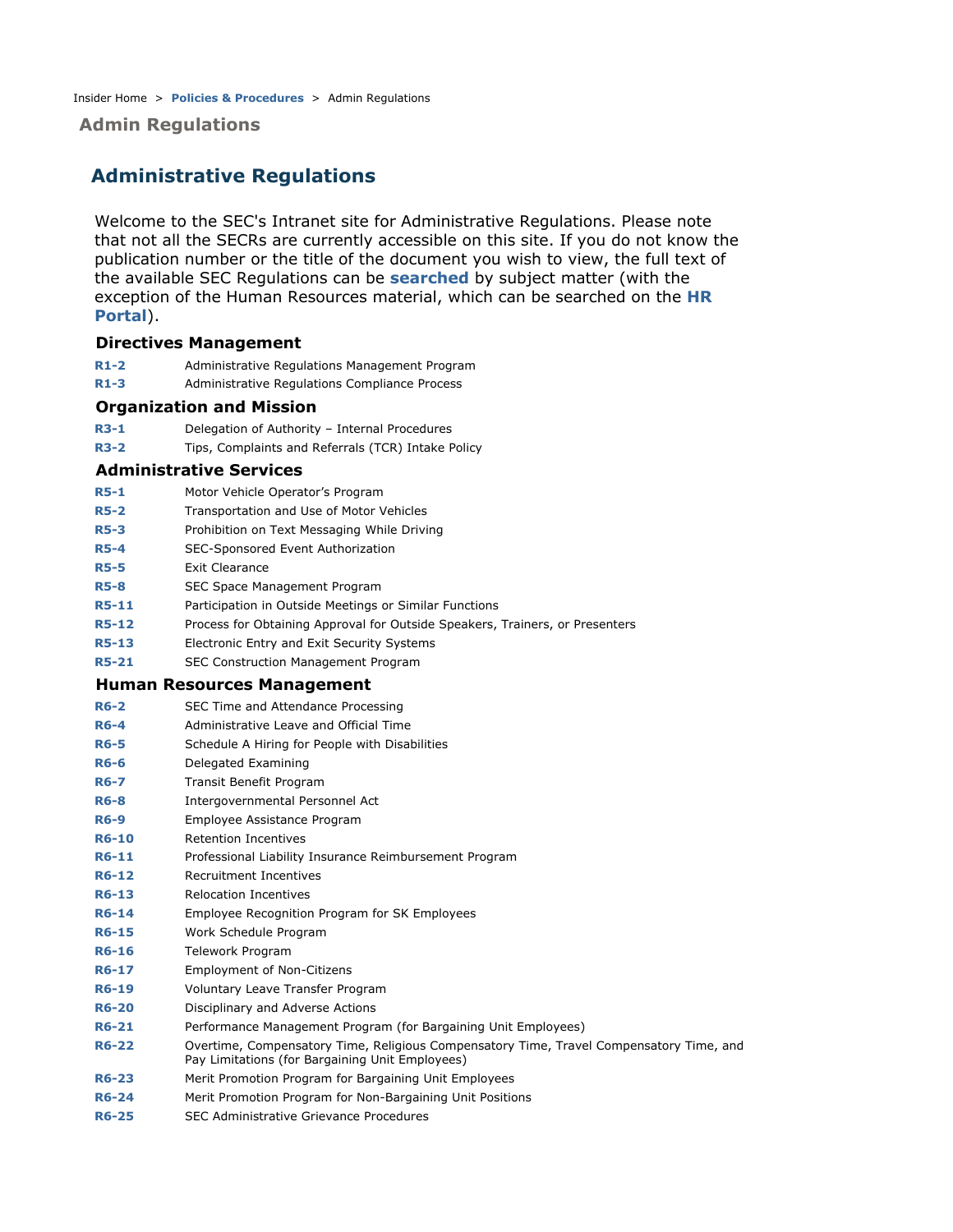| <b>R6-26</b> | Credit Hours, Compensatory Time, and Premium Pay Limitations for Senior Officers and Non-<br>Bargaining Unit SK Employees |
|--------------|---------------------------------------------------------------------------------------------------------------------------|
| <b>R6-27</b> | Employee Recognition Program for Senior Officers                                                                          |
| <b>R6-28</b> | Training and Development Program                                                                                          |
| <b>R6-29</b> | Continued Service Agreements for Education and Training                                                                   |
| <b>R6-30</b> | Tuition Assistance Program                                                                                                |
| <b>R6-33</b> | <b>Excepted Service Hiring Authority</b>                                                                                  |
| <b>R6-34</b> | Performance Management Program for Senior Officers                                                                        |
| <b>R6-35</b> | Position Management and Reorganizations                                                                                   |
| <b>R6-36</b> | Creditable Service for Annual Leave Accrual                                                                               |
| <b>R6-37</b> | Uniformed Services Employment and Reemployment Rights Act                                                                 |
| <b>R6-38</b> | Pay-Setting for SK Positions                                                                                              |
| <b>R6-39</b> | Exceptions to Internal SEC Human Resources Policies                                                                       |
| <b>R6-40</b> | Payment of Pre-Employment Interview Expenses                                                                              |
| R6-41        | Fellows Program                                                                                                           |
| <b>R6-42</b> | Workplace Violence Prevention Program                                                                                     |
| <b>R6-43</b> | Advances in Pay for New Hires                                                                                             |
| <b>R6-44</b> | Performance Management System (for Non-Bargaining Unit Employees)                                                         |
| <b>R6-45</b> | Pathways Programs                                                                                                         |
| <b>R6-47</b> | Bicycle Benefit Program                                                                                                   |
| <b>R6-48</b> | Domestic Violence, Sexual Assault, and Stalking in the Workplace                                                          |
| <b>R6-49</b> | Human Capital Accountability System                                                                                       |
| <b>R6-50</b> | Pretax Parking Benefit Program                                                                                            |
| <b>R6-51</b> | Career Transition and Reemployment Programs                                                                               |
| <b>R6-55</b> | <b>Employment of Experts and Consultants</b>                                                                              |
| <b>R6-56</b> | Veterans Employment Program                                                                                               |
| <b>R6-57</b> | Enhanced Annual Leave for Supervisors                                                                                     |
| <b>R6-58</b> | <b>Attorney Hiring</b>                                                                                                    |
| <b>R6-59</b> | Temporary Medical Telework Program                                                                                        |
| <b>R6-61</b> | <b>Student Honors Programs</b>                                                                                            |
| <b>R6-64</b> | Annual Leave Restoration                                                                                                  |
| <b>R6-65</b> | Delayed Arrivals, Early Dismissals, and Office Closures                                                                   |
| <b>R6-67</b> | Student Loan Repayment Program                                                                                            |
|              | <b>Operating Procedures</b>                                                                                               |
| <b>OP6-6</b> | Delegated Examining                                                                                                       |
|              |                                                                                                                           |

- **OP6-7** Transit Benefit Program
- **OP6-24** Merit Promotion Program for Non-Bargaining Unit Positions
- **OP6-30** Tuition Assistance Program
- **OP6-33** Excepted Service Hiring Authority
- **OP6-35** Position Management and Reorganizations
- **OP6-38** Pay-Setting for SK Positions
- **OP6-41** Fellows Program
- **OP6-44** Performance Management System (for Non-Bargaining Unit Employees)
- **OP6-45** Pathways Programs
- **OP6-51** Career Transition and Reemployment Programs
- **OP6-55** Employment of Experts and Consultants
- **OP6-56** Veterans Employment Program
- **OP6-57** Enhanced Annual Leave for Supervisors
- **OP6-59** Temporary Medical Telework Program
- **OP6-61** Student Honors Programs

### **Records Management**

**R7-1** SEC Records and Information Management Program

#### *Operating Procedures*

**OP7-1b** Records Transfer Directive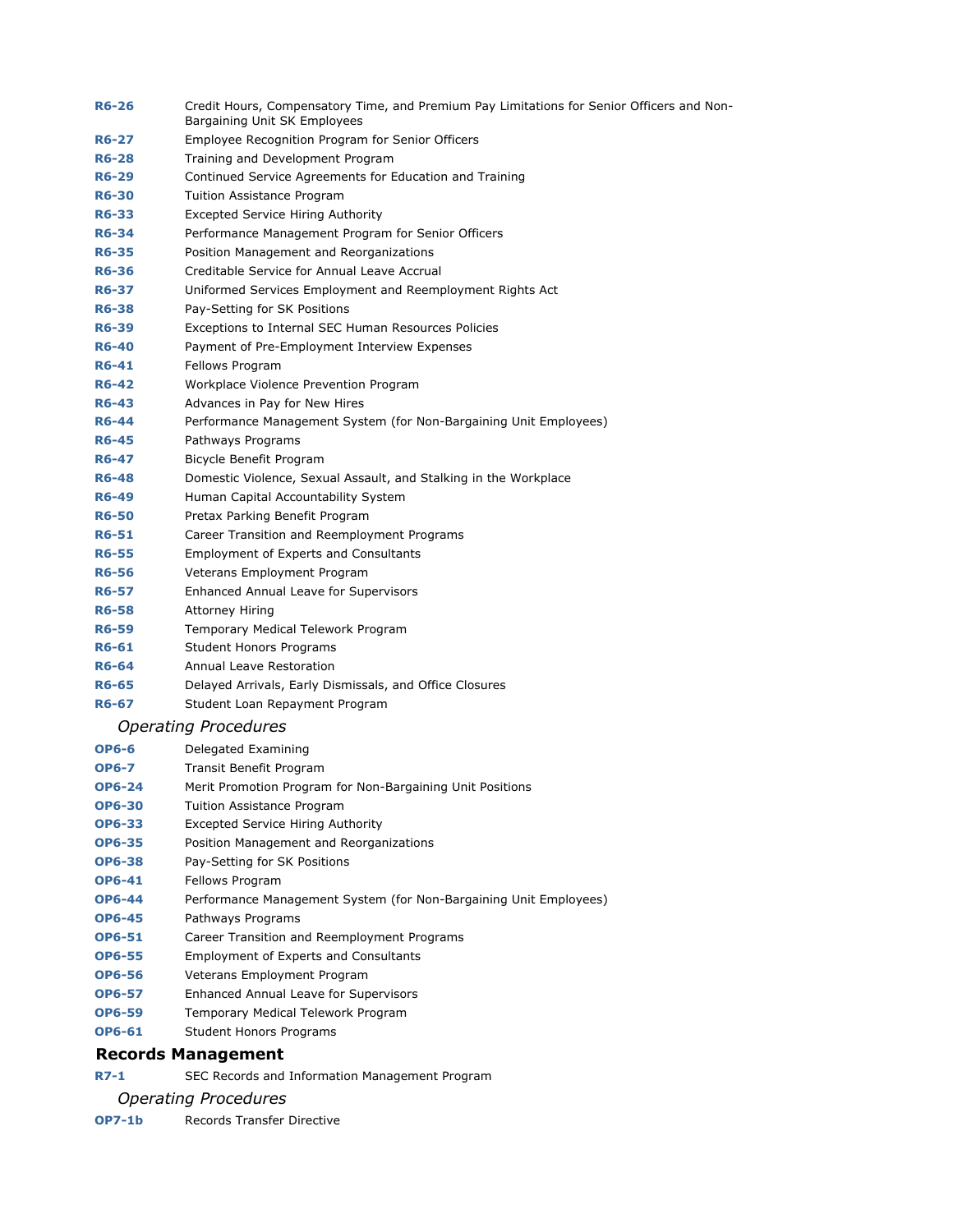- **OP7-1c** Destruction of SEC Records Directive
- **OP7-1d** Internal Destruction/Deletion Form (SEC 2889)
- **OP7-1e** Removal of Records and Non-Public Information by Departing SEC Personnel *Related document:* **Records Clearance Form (SEC 2888)**

#### **Property, Supplies, and Asset Management**

- **R9-1** SEC Furniture Use Standards Program
- **R9-2** Property Management Program
- **R9-3** Report of Survey Program
- **R9-5** Fine Arts Program
- Attachment for SECR 9-5: **Fine Arts Program Handbook**
- **R9-6** Office Supply Program

#### *Operating Procedures*

| <b>OP9-2</b> | Property Management Program |  |
|--------------|-----------------------------|--|
|--------------|-----------------------------|--|

| <b>OP9-2-PD-</b> | Office of Information Technology (OIT) Asset Management Branch (AMB): System of Record |
|------------------|----------------------------------------------------------------------------------------|
| $11 - 15$        | for Accountable Expensed IT Assets                                                     |

#### **Acquisitions**

| <b>R10-1</b>        | Ratification of Unauthorized Commitments    |
|---------------------|---------------------------------------------|
| <b>R10-2</b>        | <b>SEC Contracting Authority</b>            |
| R <sub>10</sub> -13 | Debarment and Suspension of SEC Contractors |
| R <sub>10</sub> -14 | <b>Contract Administration</b>              |

- **R10-15** Contracting Officer's Representative
- **R10-17** Time-and-Materials and Labor-Hour Contracts
- **R10-23** Other Than Full and Open Competition
	- *Related document:* **Guide to Other Than Full and Open Competition**
- **R10-24** Management and Administration of Service Contracts *Related document:* **FAQs: SECR 10-24 and OP 10-24 Management and Administration of Service Contracts**
- **R10-29** Federal Acquisition Certification for Project and Program Managers (FAC-P/PM) Program

#### *Operating Procedures*

| <b>OP10-1</b>  | Ratification of Unauthorized Commitments<br><b>Attachment 1: Employee's Statement</b><br><b>Attachment 2: Supervisor's Statement</b><br><b>Attachment 3: Executive's Statement</b><br><b>Attachment 4: Cover Memorandum</b><br><b>Attachment 5: Determination and Finding</b><br><b>Attachment 6: Price Reasonableness Memorandum</b>                                                                                                                                |
|----------------|----------------------------------------------------------------------------------------------------------------------------------------------------------------------------------------------------------------------------------------------------------------------------------------------------------------------------------------------------------------------------------------------------------------------------------------------------------------------|
| <b>OP10-6</b>  | Government Purchase Card Program                                                                                                                                                                                                                                                                                                                                                                                                                                     |
| OP10-14.5      | Contract File Closeout<br><b>Contract File Closeout Guide</b><br><b>Contract Closeout Process and Contacts</b>                                                                                                                                                                                                                                                                                                                                                       |
| OP10-15.1      | Contractor Personnel (CP) List                                                                                                                                                                                                                                                                                                                                                                                                                                       |
| <b>OP10-20</b> | SEC Interagency Agreements (IAA)                                                                                                                                                                                                                                                                                                                                                                                                                                     |
| <b>OP10-22</b> | Onboarding and Offboarding of Contractor Personnel<br><b>Attachment 1: Personnel Security Frequently Asked Questions (FAQ)</b>                                                                                                                                                                                                                                                                                                                                       |
| OP10-24        | Management and Administration of Service Contracts<br><b>Attachment 1: Service Contract Checklist - Post-Award</b>                                                                                                                                                                                                                                                                                                                                                   |
|                | Related documents:<br><b>Service Contract Checklist</b><br><b>Desk Reference: Management and Administration of Service Contracts</b><br><b>Training SECR, OP 10-24 and Checklist</b><br><b>SEC Employees: Rules for Working with Contractors</b><br><b>Memorandum: Services Exempt from SECR OP 10-24</b><br><b>Dos and Don'ts for Service Contract Administration</b><br>FAQs: SECR 10-24 and OP 10-24 Management and Administration of Service<br><b>Contracts</b> |
| OP10-26        | <b>Acquisition Planning</b><br><b>Attachment A: Formal Acquisition Plan Instructions</b><br><b>Attachment A1: Formal Acquisition Plan Template</b><br><b>Attachment B: Streamlined Acquisition Strategy Summary (SASS)</b>                                                                                                                                                                                                                                           |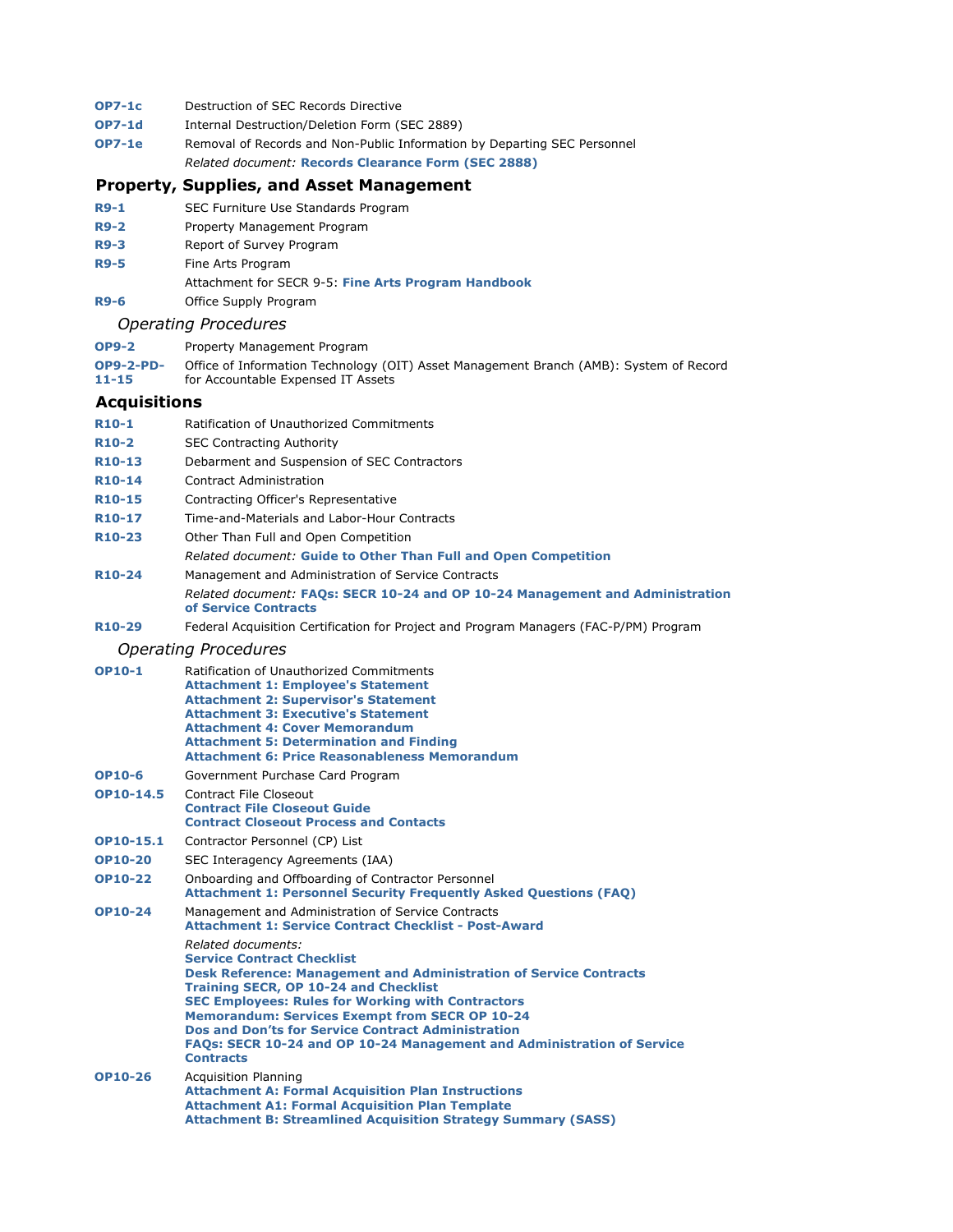**Attachment C: SECR 10-24 - Management and Administration of Service Attachment D: OP10-24 - Management and Administration of Service Attachment E: Service Contract Checklist Attachment F: Small Business Coordination Record Attachment G: Market Research Report Template Attachment H: Independent Government Cost Estimate (IGCE) Independent Government Cost Estimate Guide**

- **OP10-27** Contractor Performance Assessment Reporting System (CPARS)
- **OP10-29** Federal Acquisition Certification for Project and Program Managers (FAC-P/PM)

#### **Real Property Leasing**

**R11-3** SEC Leasing Program

#### **Safety**

- **R12-1** Occupational Safety and Health Program
- **R12-2** Federal Hazard Communication Program

#### **Financial Management**

- **R14-1** Securities and Exchange Commission's Administrative Control of Funds
- **R14-2** Administrative Control of Reserve Fund
- **R14-3** Travel Charge Card Monitoring Policy
- **R14-4** Use of Official Reception and Representation Funds

#### **Public Affairs**

**R18-2** Press Relations Policies and Procedures

### **Office of the General Counsel**

**R19-1** Disclosure of Non-Public Information in Connection with Investigations, Examinations or Grants of Access

#### **Security**

- **R23-2a** Safeguarding Non-Public Information
- **R23-3** Security Clearance Regulation
- **R23-4** Facilities Access Card Policy
- **R23-5** Vetting of Non-U.S. Citizens
- **R23-6** Insider Threat Program

#### **Information Technology**

- **R24-1.2** Introduction of New Technology into the Agency
- **R24-1.6** Enterprise Architecture
- **R24-2** Information Technology Capital Planning and Investment Control
- **R24-4** Information Technology Security Program
- **R24-4.3** Use of SEC Office Equipment
- **R24-8** Privacy Policy and Compliance
- **R24-9** Information Collection Program
- **R24-10** Electronic and Information Technology (EIT) Section 508/Accessibility Program

#### *Operating Procedures*

- **OP24-04B** Rules of the Road
- **OP24-04- PD-01** Enterprise Backup of Electronic Data
- **OP24-4.3-** Hand Held Communication (Mobile) Devices Operating Procedure

#### **Diversity Management**

**PD-01**

- **R28-1** Determination of Contractor Good Faith Efforts
- **R28-2** Diversity Partnerships
- **R28-3** Employee Affinity Groups and Special Observances

#### *Operating Procedures*

**OP28-1** Determination of Contractor Good Faith Efforts

#### **Inspector General**

**R29-1** Roles, Authority, and Responsibilities of the Office of Inspector General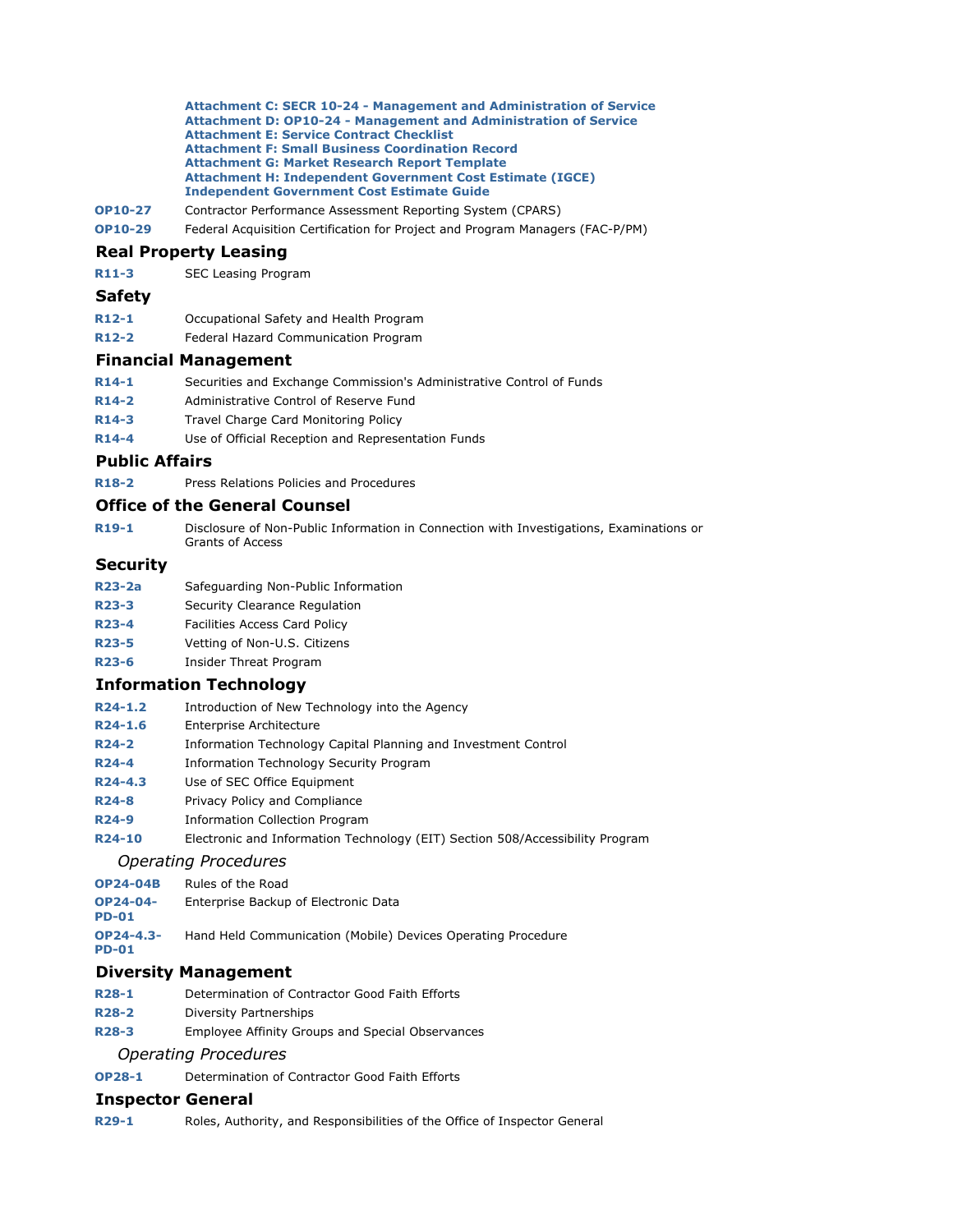# **Management Controls**

**R30-2** Audit Follow-Up and Resolution

/policies\_procedures/admin\_regulations/admin\_regulations\_index.html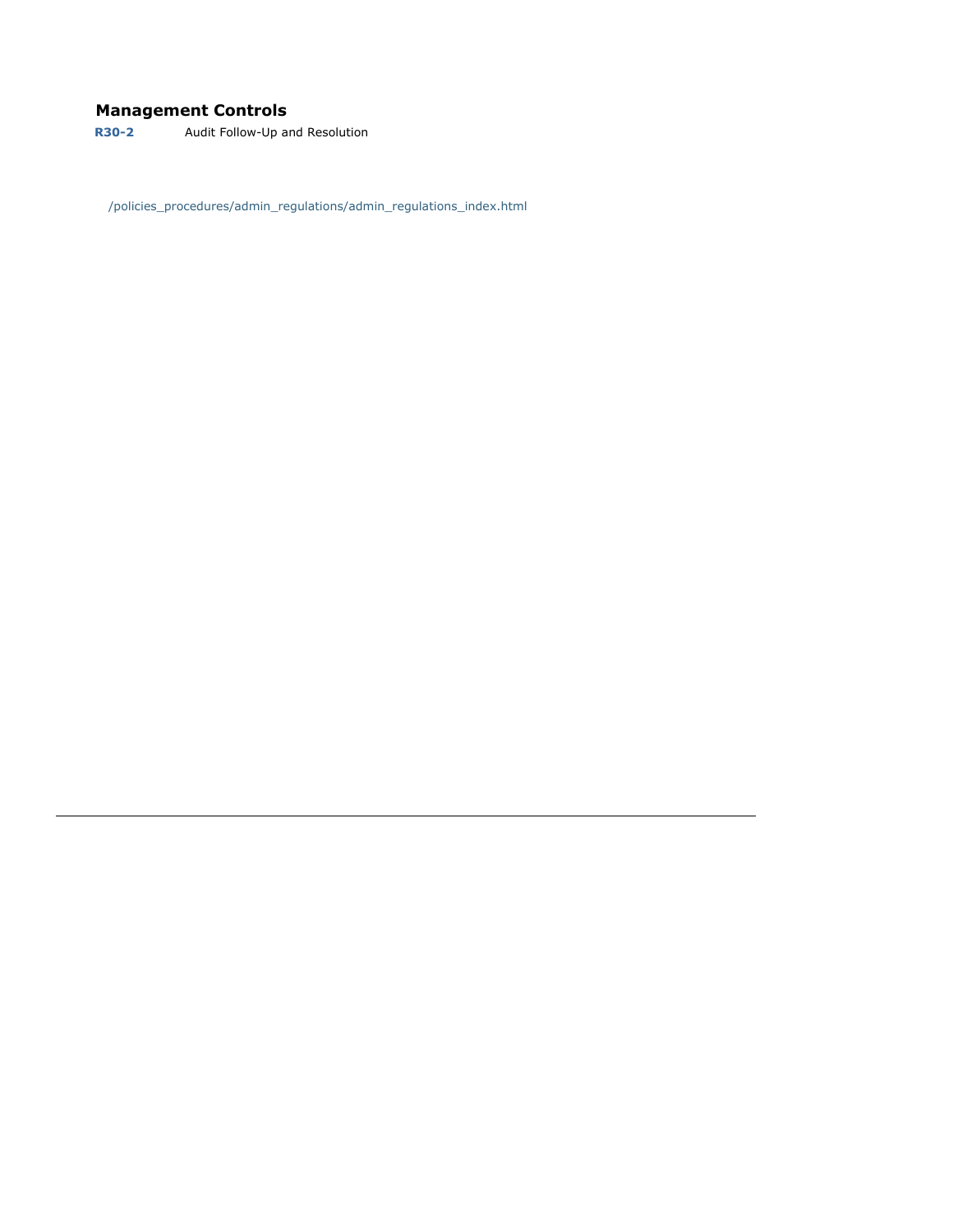Insider Home > **Policies & Procedures** > Procedures

**Procedures** 

# **Procedures**

*See also the* **Operating Procedures** (which accompany some Administrative Regulations).

# **Emergency Procedures**

**How to Respond to an Emergency** 

# **Alternative Work Schedule**

New requests for Alternative Work Schedule - *See* **WorkSmart** site

# **Benefits, Submitting Requests for**

- *See* individual topics on the **HR Portal**
- Selected requests may be submitted through the **HR4Me Self-Service Request Portal**
- **Professional Liability Insurance Reimbursement Program**
- **Public Service Loan Forgiveness**; *see also* **Student Loan Repayment Program**
- **Reduce Your Monthly Transit Benefit When on Extended Leave or Travel**
- **Transit Benefit Program Annual Recertification Reminder**

### **Business Cards, Purchasing**

**Purchasing SEC Business Cards**

### **Carpools, Joining or Forming**

**Commuting Situations Wanted/Offered**

# **Child Care Subsidy Program, Enrolling in**

*See* **HR Portal**

# **Cleaning**

- **Office Cleaning Guidance** (HQ)
- **Refrigerator and Microwave Cleaning Guidance** (HQ)

# **Conference Rooms, Reserving**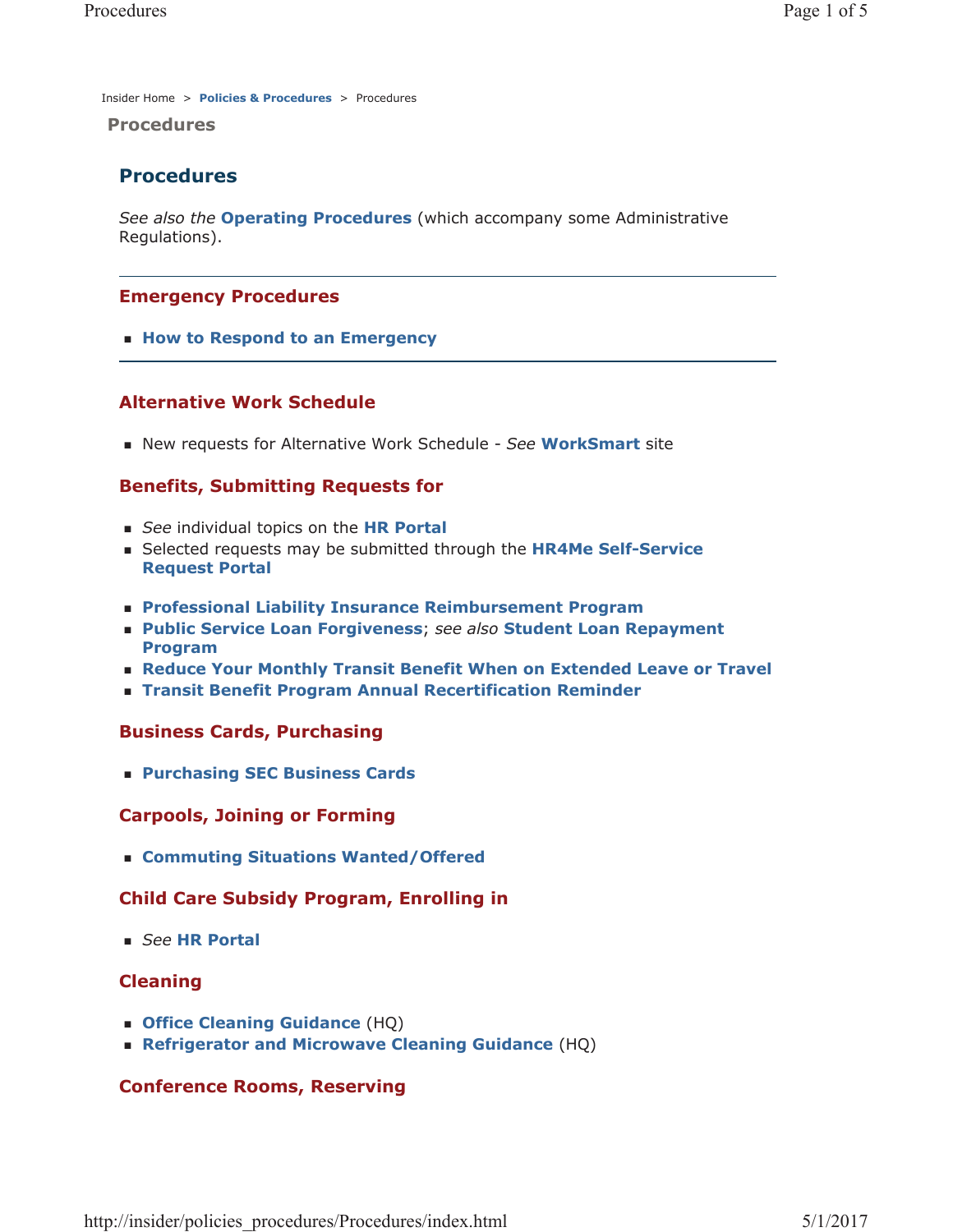- **Conference Rooms**
- **Reserving a Conference Room Using Microsoft Outlook 2010**

# **Courses, Registering for**

- **LEAP** (SEC-sponsored courses)
- **External Training**

# **Desktop Publishing, Graphics, Photography, Printing, or Publications Services, Requesting**

- **Process for Requesting Desktop Publishing, Graphics, Photography, Printing or Publications Services**
- **Publishing and Printing Services Available to Support Conferences and Training Programs**

# **Documents (Filings and SEC Releases), Ordering**

- By members of the public: **Schedule of Fees for Records Services**
- By staff members: **Records Requests**

# **Drills, Emergency**

- **Evacuation Drills at Station Place: What to Do During a Drill**
- **Shelter-in-Place Drills at Headquarters**

# **Electronic Research Services (LexisNexis, WestLaw, and more), Accessing**

*See* individual service descriptions in the **Database Guide**

# **Financial Disclosure**

- **Confidential Financial Disclosure (OGE Form 450)**
- **Public Financial Disclosure (OGE Forms 278 and 278-T)**

# **Fitness Center**

- **SEC Fitness Center Information**
- **Station Place III Fitness Center Access Guidance**
- *See also* **SEC Locker Rooms Guidelines**

# **FOIA**

**How to Make a Freedom of Information Act (FOIA) or Privacy Act Request** (procedures for members of the public)

# **Hiring Process**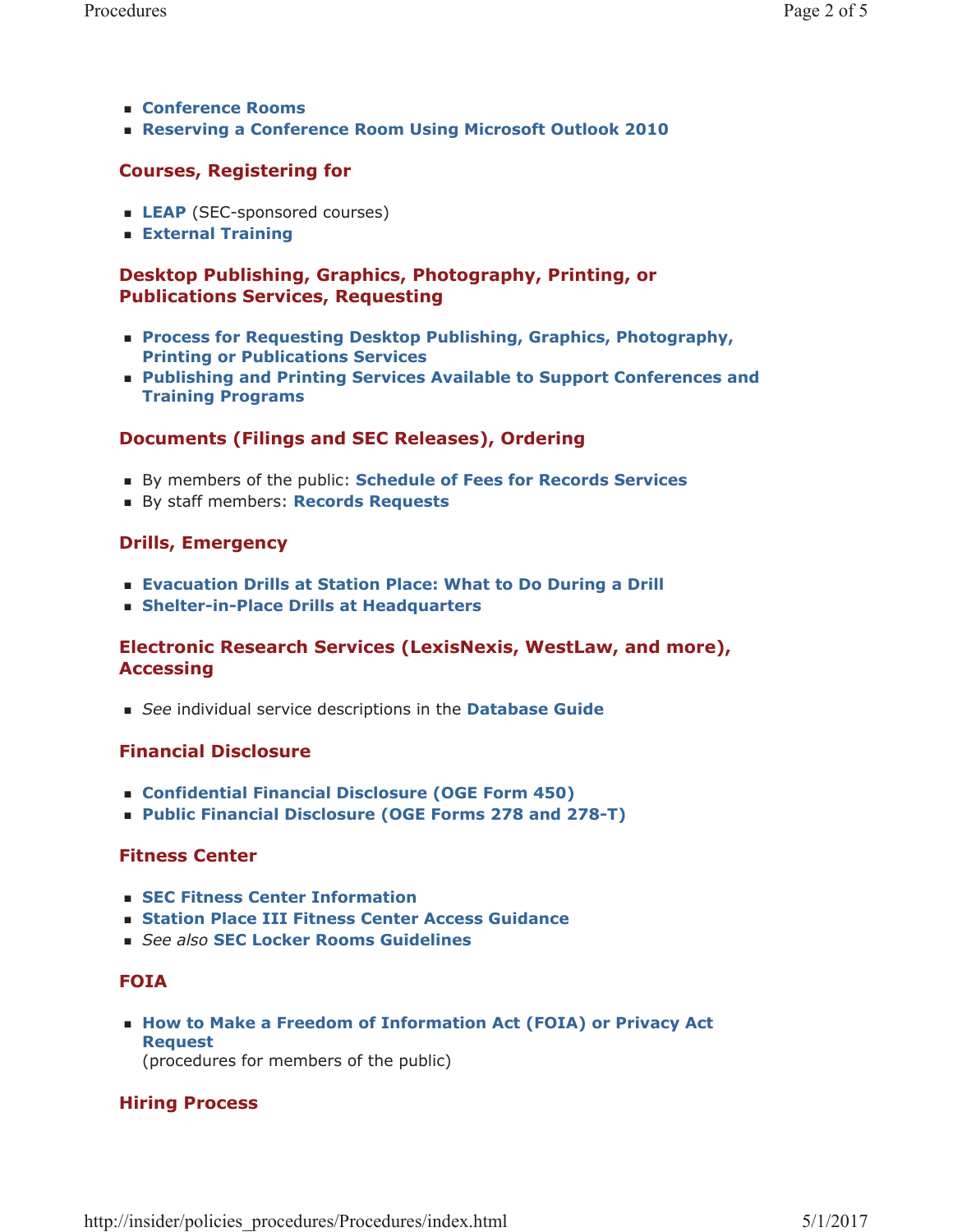*See* **HR Portal**

# **Holiday Decorating Guidelines**

**Holiday Safety Tips for the Office** 

# **Information Technology**

- Requests for IT help or services may be submitted through **Enterprise Asset Management and Services** (EAMS)
- **Remote Access User Guides**

### **Insider Submissions**

- **Posting Information on the Insider**
- **Process for Submitting Section 508-Compliant Documents to the Insider**

# **Jury Duty**

**SEC Supports Your Civic Duty: Guidance for Jury Duty**

### **Leave**

- **OHR Leave Guides** (eligibility and requirements for the various leave options available to SEC staff)
- **Guidance on Annual Leave Restoration**

# **Leave Donation, Making or Requesting**

**Leave Donors Sought**

### **Locker Rooms**

**SEC Locker Rooms Guidelines** (Station Place)

# **Lost and Found**

**Procedure for Lost and Found Items at Station Place**

### **Mail**

 **Mail Information and Procedures at the SEC** (including information about using and preparing various types of mail)

# **Office and Building Standards**

- **9th-Floor Terrace in Station Place I**
- **SEC Building Standards**
- **Station Place Hours of Lighting**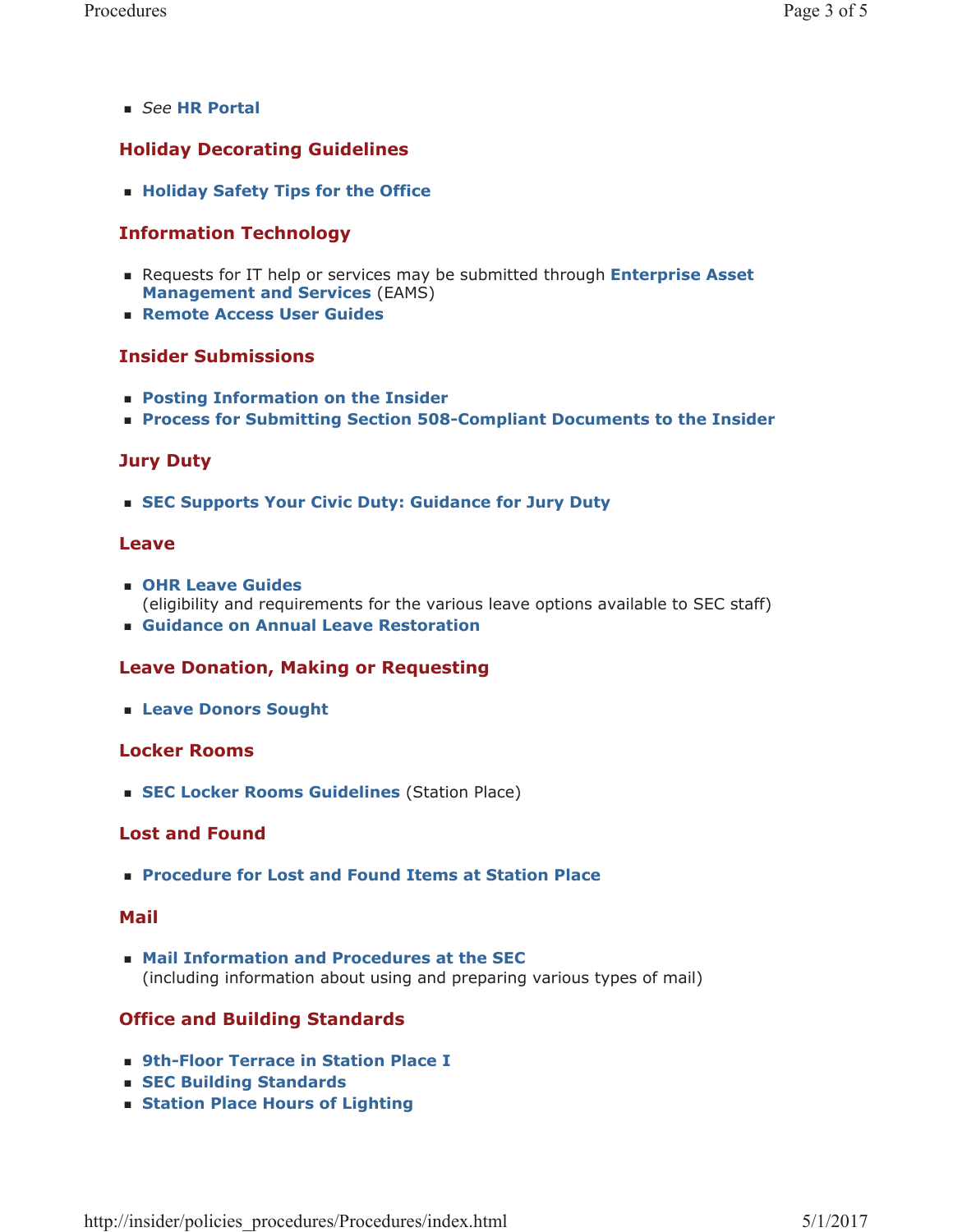# **Outside Meetings**

**Participation in Outside Meetings or Similar Functions**

# **Pandemic Preparedness**

**SEC Pandemic Influenza Plan**

# **Passwords**

*See* the **Passwords** page

# **Performance Management**

*See* **HR Portal**

# **Press, Handling Contacts by**

**Press Policy Profile**

# **Privacy Compliance**

- **SEC Privacy Resource Center**
- **Standards of Conduct for Privacy Compliance**
- *See also* **Privacy Compliance Tips**

# **Publications, Requesting**

**Online Publications for Investors**

# **Records**

**Transfer, Certify, or Delete/Destroy SEC Federal Records**

# **Recycling**

**Recycling Guidance** (HQ)

# *SEC Today***, Submitting Articles to**

**SEC Today – Submitting an Article** (on the OCOO SharePoint site)

# **Section 508 Compliant Documents**

- **Section 508 and SEC Technology**
- **Staff Responsibilities for Section 508 Compliance**
- **Submitting Section 508-Compliant Documents to the Insider**

# **Shred Bins**